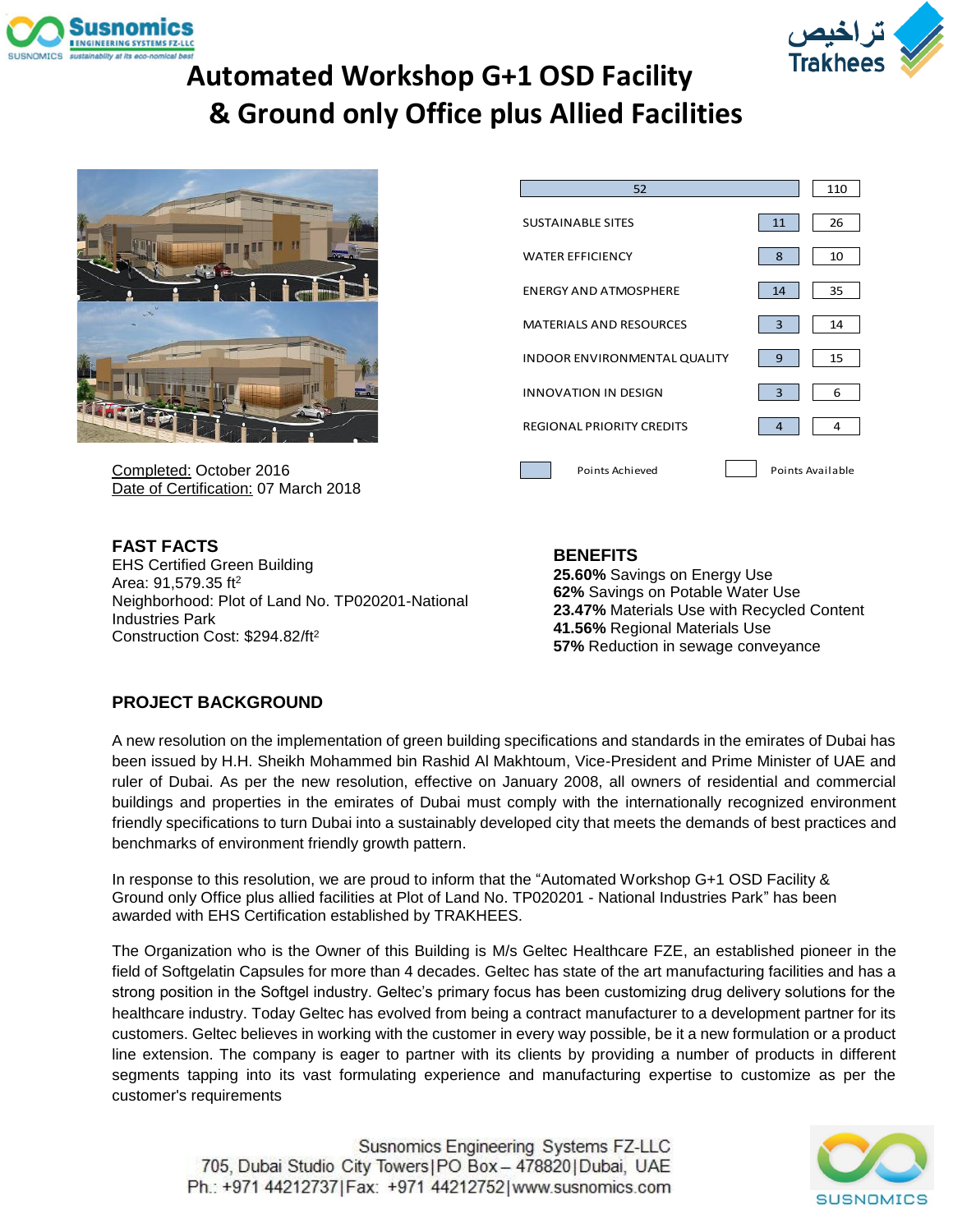



# **Automated Workshop G+1 OSD Facility & Ground only Office plus Allied Facilities**

Geltec OSD is a new construction Facility project which was decided to target EHS certification during the design stage in 2014. The project is an Automated Workshop G+1 OSD Facility & Ground only Office plus allied facilities on Plot of Land No. TP020201 - National Industries Park, Dubai, UAE. The approximate gross floor area of the project is 91,579.35 ft<sup>2</sup>. Design development and construction completion happened during the period 2010-2013.The structure of the building consists of a ground floor and single floor without any roof. The building uses energy from electricity and uses water from a municipal potable water system.

## **PROJECT PROFILE**

#### **SUSTAINABLE SITES AND TRANSPORTATION**

- ❖ Provides access to public transportation
- ❖ Provides preferred parking for car/van pool
- ❖ Roofing materials meet the SRI requirement avoiding heat island effect
- ❖ Provides landscaping with drip irrigation (despite requesting for credit exemption) show casing the client's strong vision towards a sustainable future.

### **ENERGY, WATER AND MATERIAL RECOURSE CONSERVATION**

Susnomics Engineering Systems FZ-LLC as a Sustainability Consultant for Geltec OSD, has created an energy model to evaluate the effectiveness of the building's energy conservation measures, in compliance with ASHRAE Std. 90.1-2007 Appendix G methodology.

The following are the Energy Efficiency Measures incorporated in the project:

- ❖ Giving the right orient for the building reducing the solar heat gain
- ❖ Highly insulated building envelope elements
- ❖ Optimized glazing and incorporation of skylights in the warehouse and workshops
- ❖ Efficient lighting design and controls with optimal power density
- ❖ Efficient HVAC systems
- ❖ Conducted enhanced commissioning to ensure results of holistic building energy system design

The following are the water and resource conservation measures incorporated in the project:

- ❖ Uses low flow fixtures in faucets, sinks and showers and dual flush water closets
- ❖ Incorporated recycled content in the building materials
- ❖ Boosting the local market and reducing the foot miles by purchasing more regional materials
- ❖ The Client has appointed *M/s Shalimar Biotech Industries LLC* as the waste recycling authority for product/pharmaceutical wastes in this project. These wastes are then converted into organic fertilizers/compost after recycling.